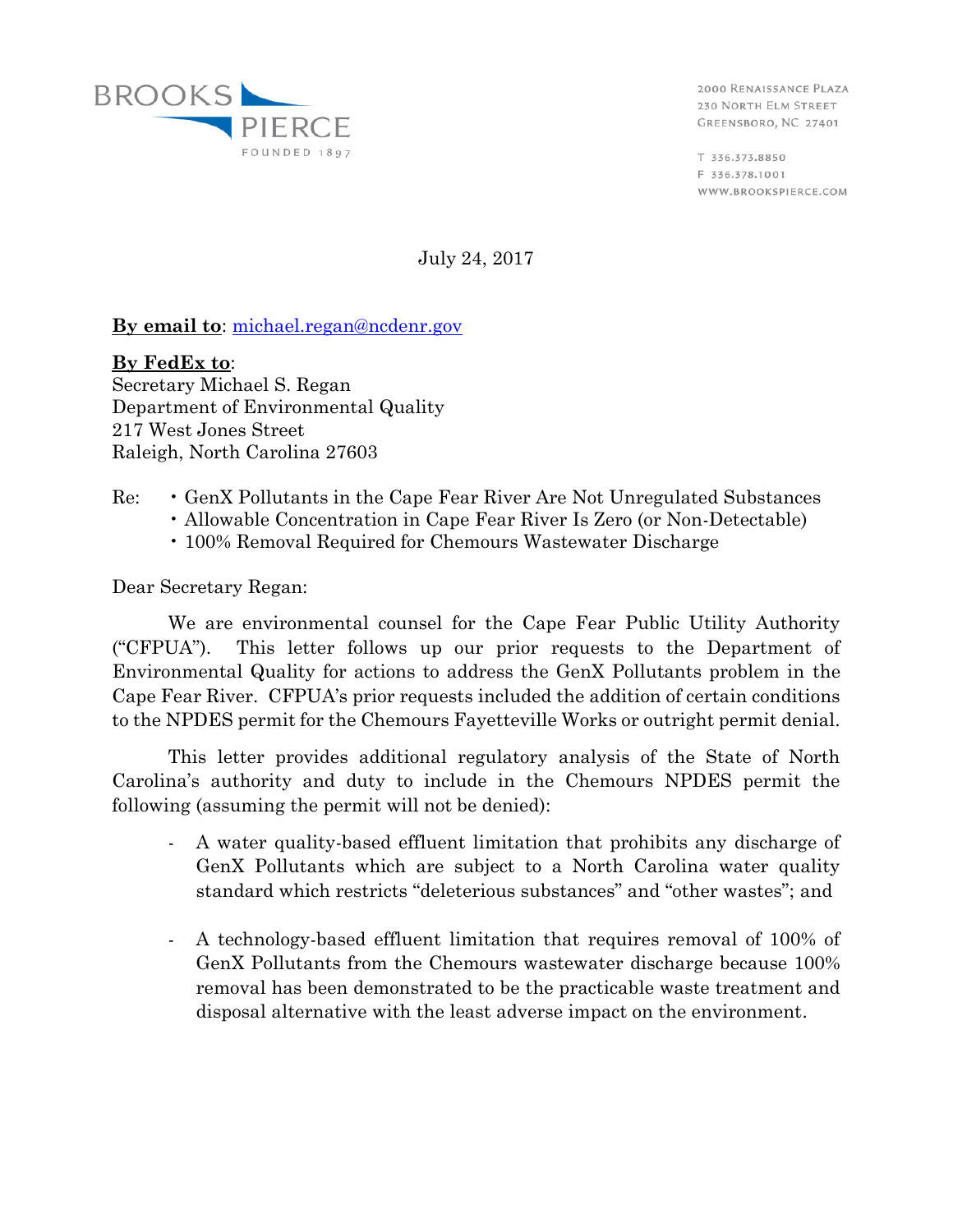#### **1. GenX Pollutants**

The following pollutants are identified collectively as "GenX Pollutants":

- (1) chemicals collectively identified by DuPont Company and The Chemours Company FC, LLC as "GenX";
- (2) chemicals that are structurally or functionally or otherwise similar to GenX that result from the manufacture, use, processing, treatment, or disposal of GenX;
- (3) perfluoroalkyl ether carboxylic acids (PFECAs); and
- (4) chemicals that are structurally or functionally or otherwise similar to PFECAs that result from manufacture, use, processing, treatment, or disposal of PFECAs.

We understand that Chemours has applied for reissuance of the NPDES permit for a discharge of pollutants to the Cape Fear River from its Chemours Company – Fayetteville Works near Fayetteville, North Carolina, NPDES Permit No. NC0003573 (the "Chemours Permit") and that the application is still under consideration by DEQ. GenX Pollutants have been and apparently continue to be among the pollutants that are discharged into the Cape Fear River from the Chemours Fayetteville Works at Outfall 002 (and perhaps elsewhere at the Fayetteville Works).

As discussed in more detail below, the Chemours Permit (if reissued or reopened) must include two kinds of effluent limitations that restrict or prohibit the discharge of GenX Pollutants from the Fayetteville Works.

## **2. Water Quality Standard Prohibits GenX Pollutants**

GenX Pollutants, both collectively and individually, are substances that are regulated pursuant to the following water quality standard:

Oils, deleterious substances, colored, or other wastes: *only* such amounts as *shall not render the waters injurious to public health*, secondary recreation, or to aquatic life and wildlife, or adversely affect the palatability of fish, aesthetic quality, *or impair the waters for any designated uses*.

## 15A NCAC 2B .0211(12).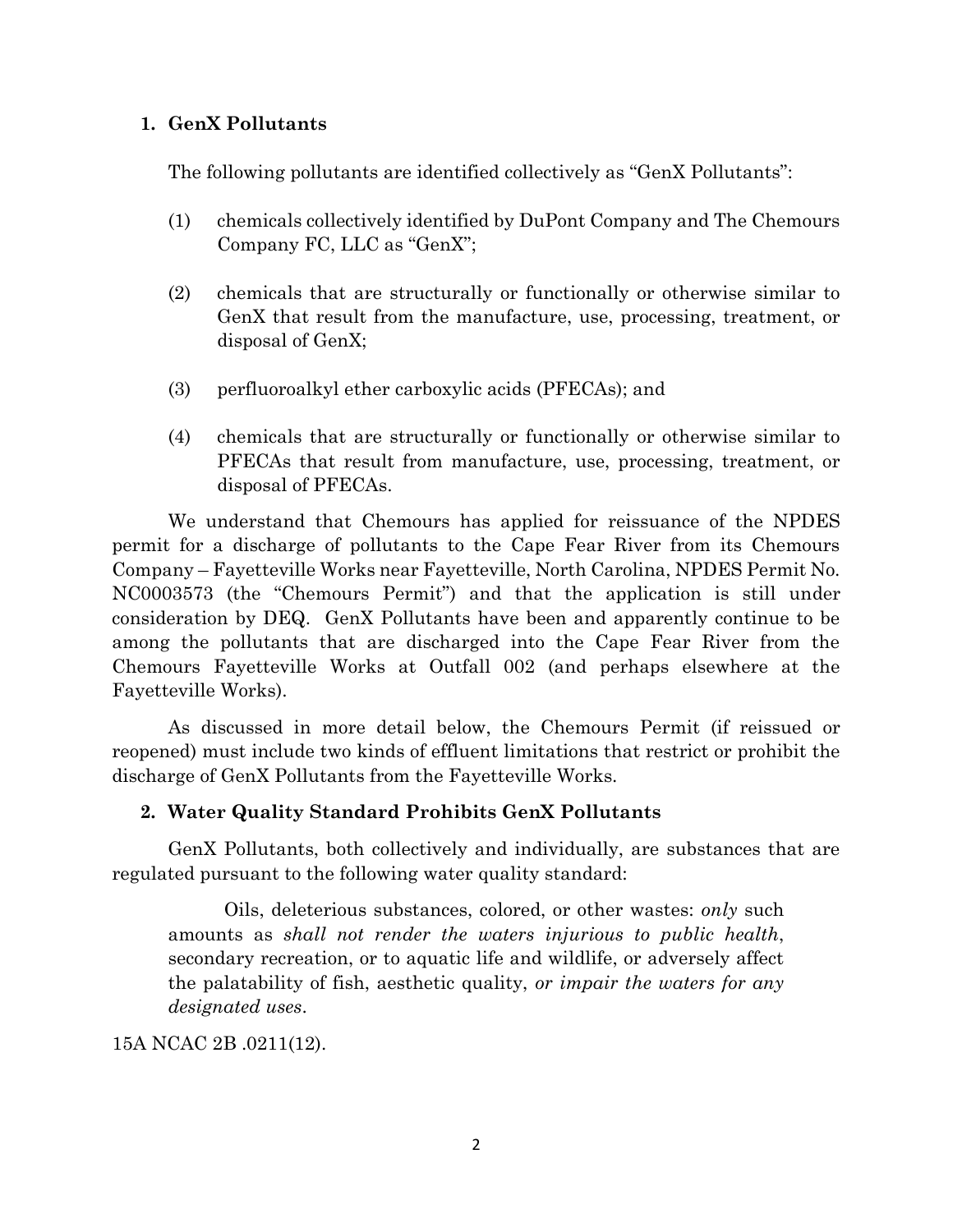In this case, GenX Pollutants have been and apparently are being disposed of in the Cape Fear River and are therefore waste. GenX Pollutants are subject to regulation under 15A NCAC 2B .0211(12) as "other wastes."

"Deleterious substance" is not defined by North Carolina statutes or rules. "Deleterious" is an adjective that means "injurious to health" or "harmful; injurious." <http://www.dictionary.com/browse/deleterious?s=t> (site viewed July 20, 2017). Published records and reports indicate that GenX is a substance that is injurious to health and harmful.

For example, on January 26, 2009, DuPont and EPA entered into a TSCA Consent Order for premanufacture notices for GenX (P-08-508 and P-08-509) that stated that "EPA has concerns that [GenX] will persist in the environment, could bioaccumulate, and be toxic ("PBT") to people, wild mammals, and birds," and that, based on available data, "EPA has human health concerns" for GenX. TSCA Consent Order at vii. Due to the likelihood that GenX would be used as a major substitute for C8, EPA determined that "more information is needed on the toxicity and pharmacokinetics" of GenX, and noted the "high concern for possible environmental effects over the long-term." TSCA Consent Order at xi–xii. Accordingly, EPA concluded that "uncontrolled manufacture, import, processing, distribution in commerce, use, and disposal of [GenX] may present an unreasonable risk of injury to human health and the environment." TSCA Consent Order at xv. Due to the stated concerns of EPA, the Consent Order authorized the manufacture of GenX but required that DuPont "recover and capture (destroy) or recycle [GenX] at an overall efficiency of 99% from all effluent process streams and the air emissions (point source and fugitive)." TSCA Consent Order at 36.

More recently and with more information from actual experience with environmental releases of GenX, the National Institute for Public Health and the Environment, The Netherlands, stated the following:

Since 2012, Chemours [at a plant in Europe] is using the GenX technology to produce plastics (fluoropolymers). In this technology, the substances FRD-902, FRD-903, and E1 replace the controversial PFOA substances.

\*\*\*

Like PFOA, FRD-903, FRD-902, and E1 are perfluorinated hydrocarbons and poorly degradable in the environment. Also, FRD-902 and FRD-903 are causing similar harmful effects as PFOA (such as carcinogenic [effects] and effects on the liver).

*Evaluation of substances used in the GenX technology by Chemours, Dordecht* (2016) at page 3 of 92.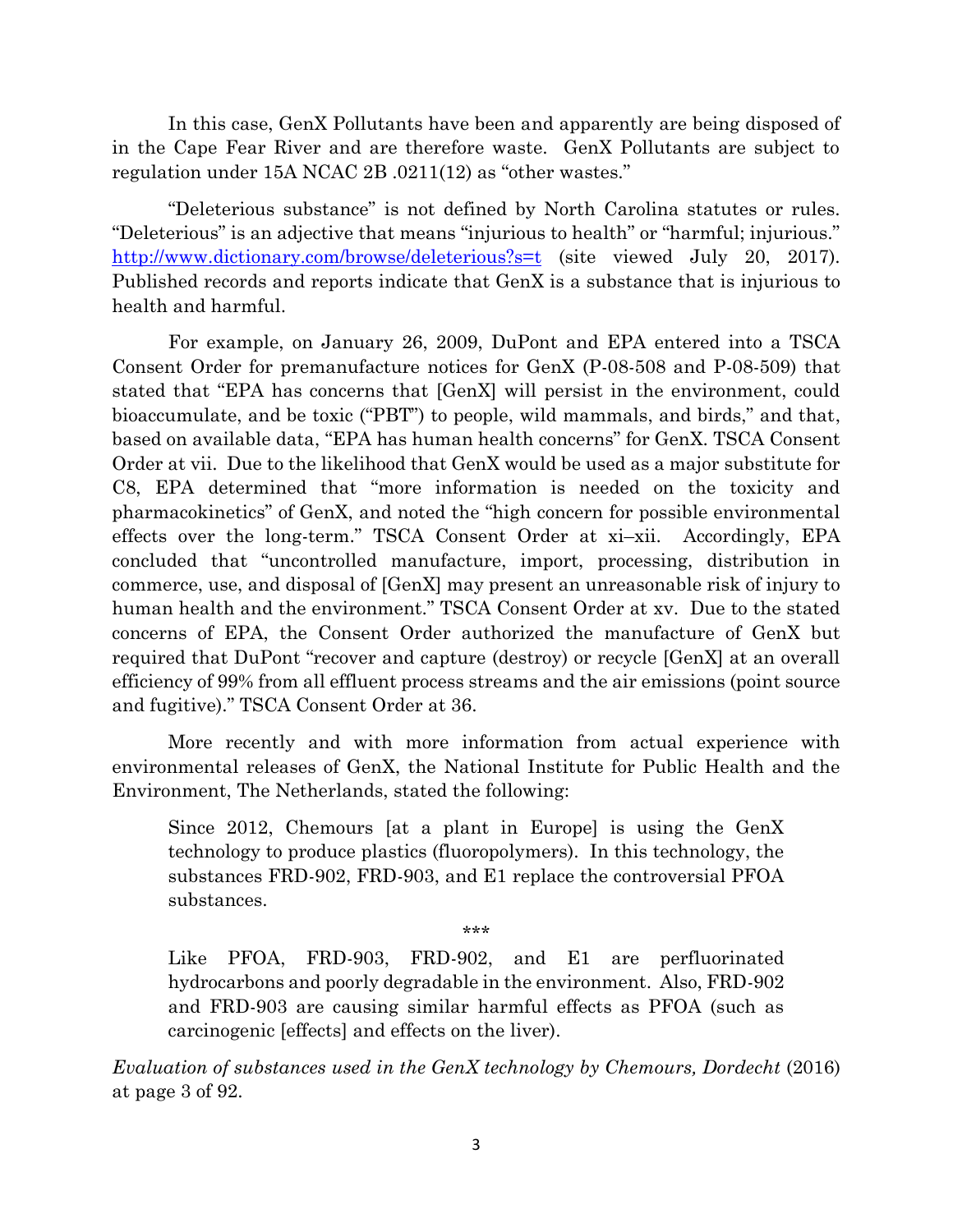Thus, GenX is a deleterious substance and is therefore subject to regulation by DEQ pursuant to the North Carolina water quality standard, 15A NCAC 2B .0211(12).

The same regulatory analysis applicable to GenX (discussed above) also applies to GenX Pollutants, which consist of GenX and substances that are similar to GenX. GenX Pollutants in the Cape Fear River have been disposed of and are "other wastes" subject to regulation under 15A NCAC 2B .0211(12). Moreover, GenX Pollutants should all be expected to have effects on human health and the environment like those of GenX, and should be subject to regulation under 15A NCAC 2B .0211(12) as deleterious substances.

The water quality standard allows deleterious substances and other wastes to be present in the Cape Fear River only in such amounts that are shown to *not* cause any of three kinds of problems. An allowable amount is one that:

- (1) *shall not* render the waters injurious to public health, secondary recreation, or to aquatic life and wildlife (the "Shall Not Injure Amount" or "SNIA");
- (2) *shall not* adversely affect the palatability of fish or aesthetic quality; *and*
- (3) *shall not* impair the waters for any designated uses.

Under 15A NCAC 2B .0211(12) it is not enough that an amount of a deleterious substance or other waste *might not* or even *probably won't* have a prohibited effect. The plain language of the water quality standard only allows an amount of a deleterious substance or other waste that *shall not have any of the three prohibited effects*.

The allowable amounts of GenX Pollutants in a surface water body have not yet been determined. A *portion* of a SNIA determination may have been completed by the NCDHHS when it published a health goal for GenX, but the health goal has not been identified by DEQ as being applicable to or satisfying even part of the water quality standard15A NCAC 2B .0211(12). Further, the health goal apparently does not address non-cancer effects or effects on secondary recreation or aquatic life or wildlife for an SNIA. In addition, we are aware of no findings that support determinations of no adverse effect on the palatability of fish or aesthetic quality or of no impairment of designated uses.1 Thus, even if DEQ considers the NCDHHS health goal to be applicable, the required analysis and findings to identify an

 $\overline{a}$ 

<sup>&</sup>lt;sup>1</sup> The designated uses include drinking water supply, which should be considered impaired at detectable concentrations of GenX Pollutants. We note that the "no impairment of use" standard is stricter than the "no preclusion of use" standard at 15A NCAC 2B .0216(2).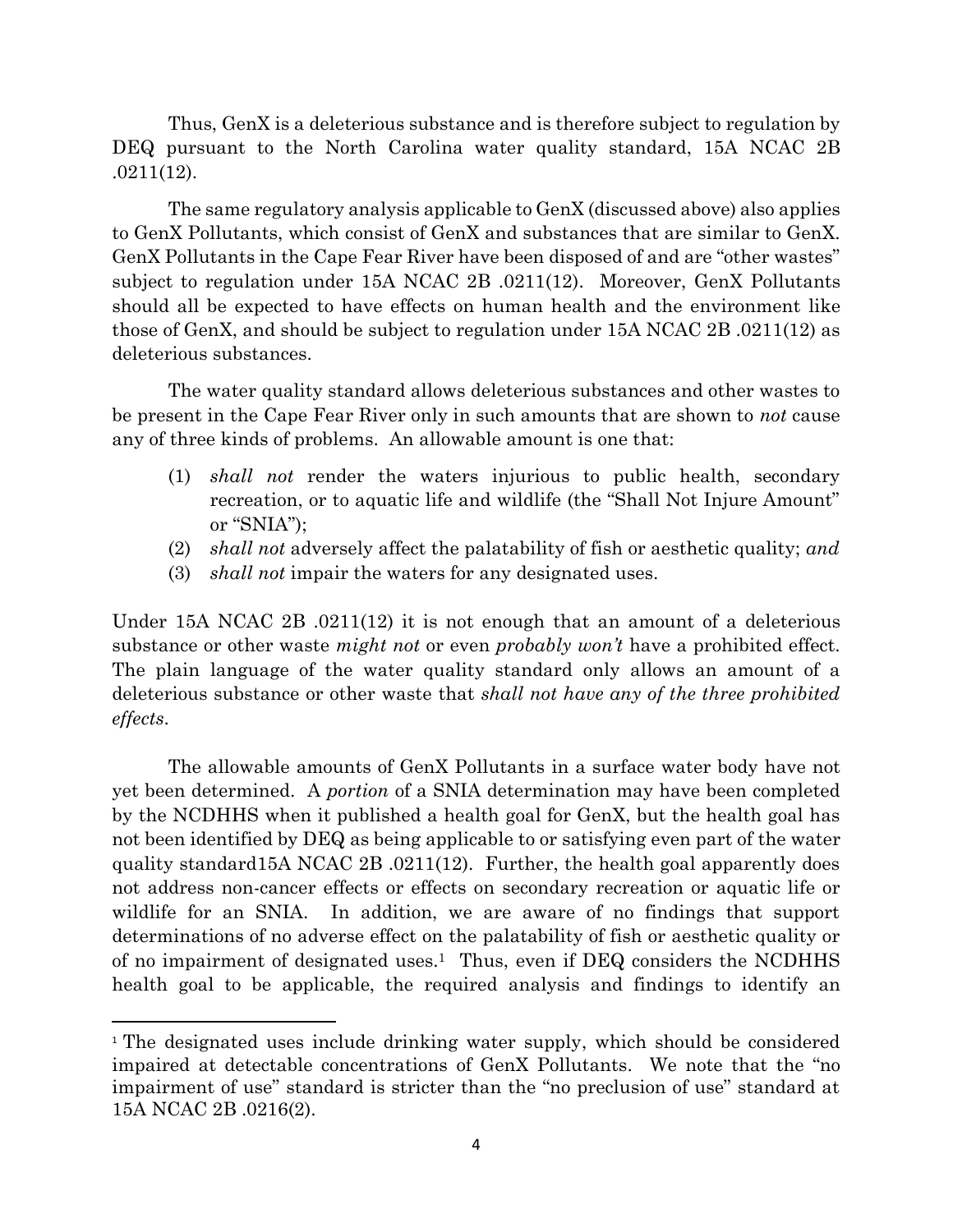allowable amount of GenX Pollutants have not been completed. Therefore, any detectable amount of GenX Pollutants in the Cape Fear River violates 15A NCAC 2B .0211(12).

# **3. Permit Conditions Must Prohibit GenX Pollutants and Require 100% Removal of GenX Pollutants**

As discussed below, DEQ has a duty to include the following conditions in the Chemours NPDES Permit (assuming it will be reissued or reopened):

- A water quality based effluent limitation ("WQBEL") that prohibits the discharge of GenX Pollutants until acceptable concentrations of these pollutants are determined in compliance with 15A NCAC 2B .0211(12).
- A technology based effluent limitation ("TBEL") that requires 100% removal of GenX Pollutants from wastewater.

DEQ has a nondiscretionary duty to include conditions in the Chemours Permit that reasonably ensure compliance with applicable water quality standards and regulations. 15A NCAC 2H .0112(c). If such conditions are not or cannot be included, the Chemours Permit cannot lawfully be reissued: "No permit may be issued when the imposition of conditions cannot reasonably ensure compliance with applicable water quality standards and regulations…." 15A NCAC 2H .0112(c).

In addition, the burden is not on DEQ to obtain sufficient information to formulate the conditions. It is Chemours' duty to provide the information: "The permit applicant has the burden of providing sufficient evidence to reasonably ensure that the proposed system will comply with all applicable water quality standards and requirements." 15A NCAC 2H .0112(c). If Chemours, for any reason, does not provide sufficient evidence to reasonably ensure that the proposed system will comply with all applicable water quality standards and requirements, it is DEQ's nondiscretionary duty to deny Chemours' application for permit renewal or at least prohibit discharges from any portion of the Chemours Fayetteville Works for which compliance cannot reasonably be ensured.

## **3.1. Zero Discharge WQBEL**

Water quality based effluent limitations are included in NPDES permits whenever necessary to reasonably ensure that a water quality standard will not be violated. Until Chemours provides sufficient evidence to reasonably ensure that the inclusion of GenX Pollutants in its discharge to the Cape Fear River complies with water quality standard 15A NCAC 2B .0211(12), the Chemours Permit (if reissued) must prohibit any detectable amount of GenX Pollutants in the discharge. 15A NCAC 2H .0112(c).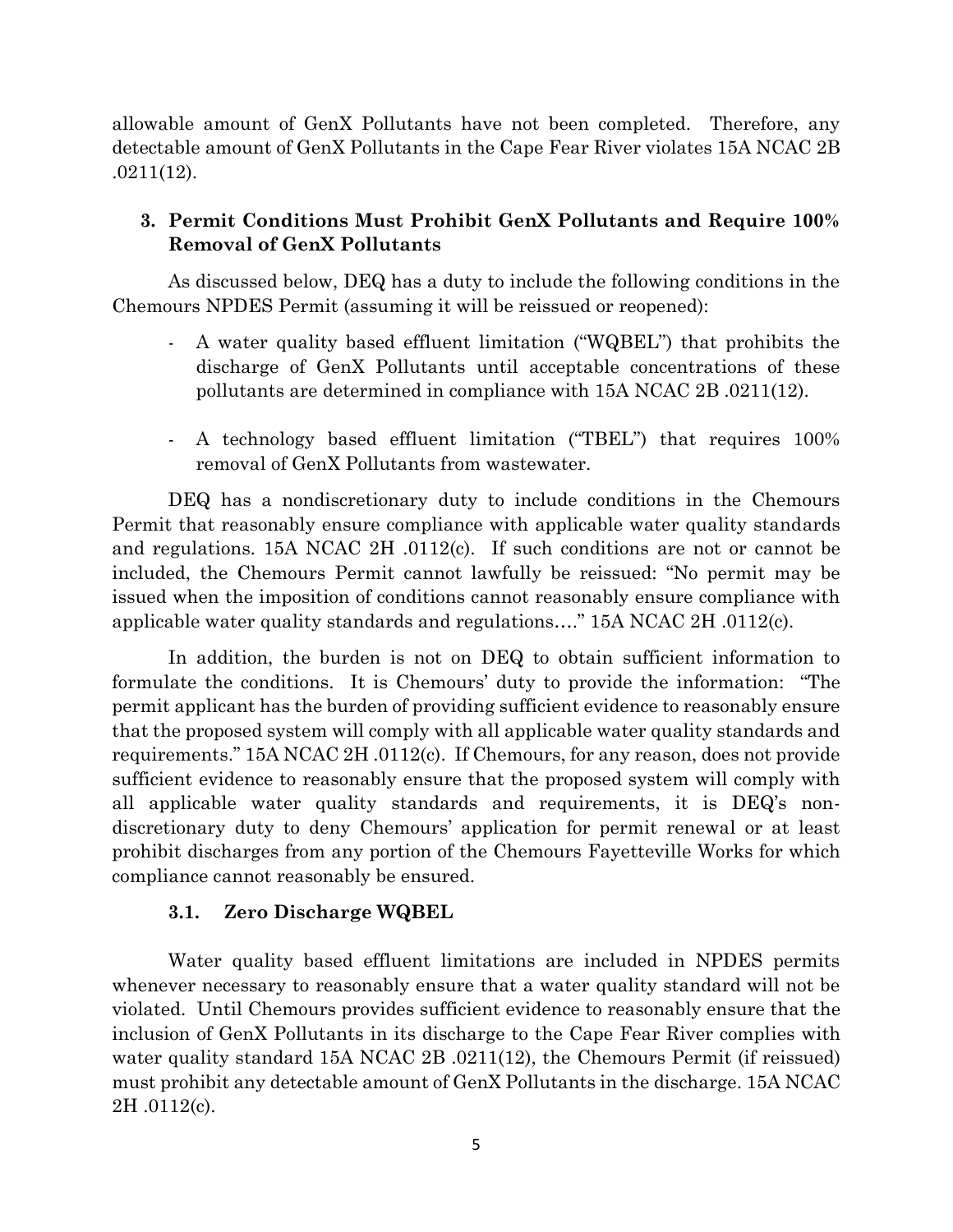#### **3.2. 100% Removal TBEL**

DEQ has a duty to include in the Chemours Permit a technology based effluent limitation that requires 100% removal of GenX Pollutants from its wastewater (assuming the permit is reissued). We note that DEQ's authority includes, but is not limited to, the following:

For industrial categories or parts of categories for which effluent limits and guidelines have not been published and adopted, effluent limitations for existing industrial waste discharges, or new industrial waste discharges shall be calculated by the staff using the projected limits of the Environmental Protection Agency, the Environmental Protection Agency development document *and other available information* in order to achieve *the purposes of Article 21*. Such limits developed by the staff shall be subject to approval by the Director.

15A NCAC 2B .0406(e) (italics added). The purposes of Article 21 include the following:

Standards of water and air purity shall be designed to protect human health … to prevent damage to public and private property … to provide a permanent foundation for *healthy* industrial development and to secure for the people of North Carolina, now and in the future, the beneficial uses of these great natural resources.

N.C. Gen. Stat. § 143-211(c).

Most importantly, 100% removal is *mandated* by statute:

All permit decisions shall require that the practicable waste treatment and disposal alternative with the least adverse impact on the environment be utilized.

N.C. Gen. Stat. § 143-215.1(b)(2).

Adverse environmental impact of GenX Pollutants is now well-documented. The practicability of 99% removal of GenX was established early on by EPA's TSCA Consent Order, discussed above. More recently, Chemours established the practicability of 100% removal of GenX when it announced that it would implement 100% removal at the Fayetteville Works. Because the GenX Pollutants are so similar to GenX, 100% removal of those pollutants must also be determined to be practicable.